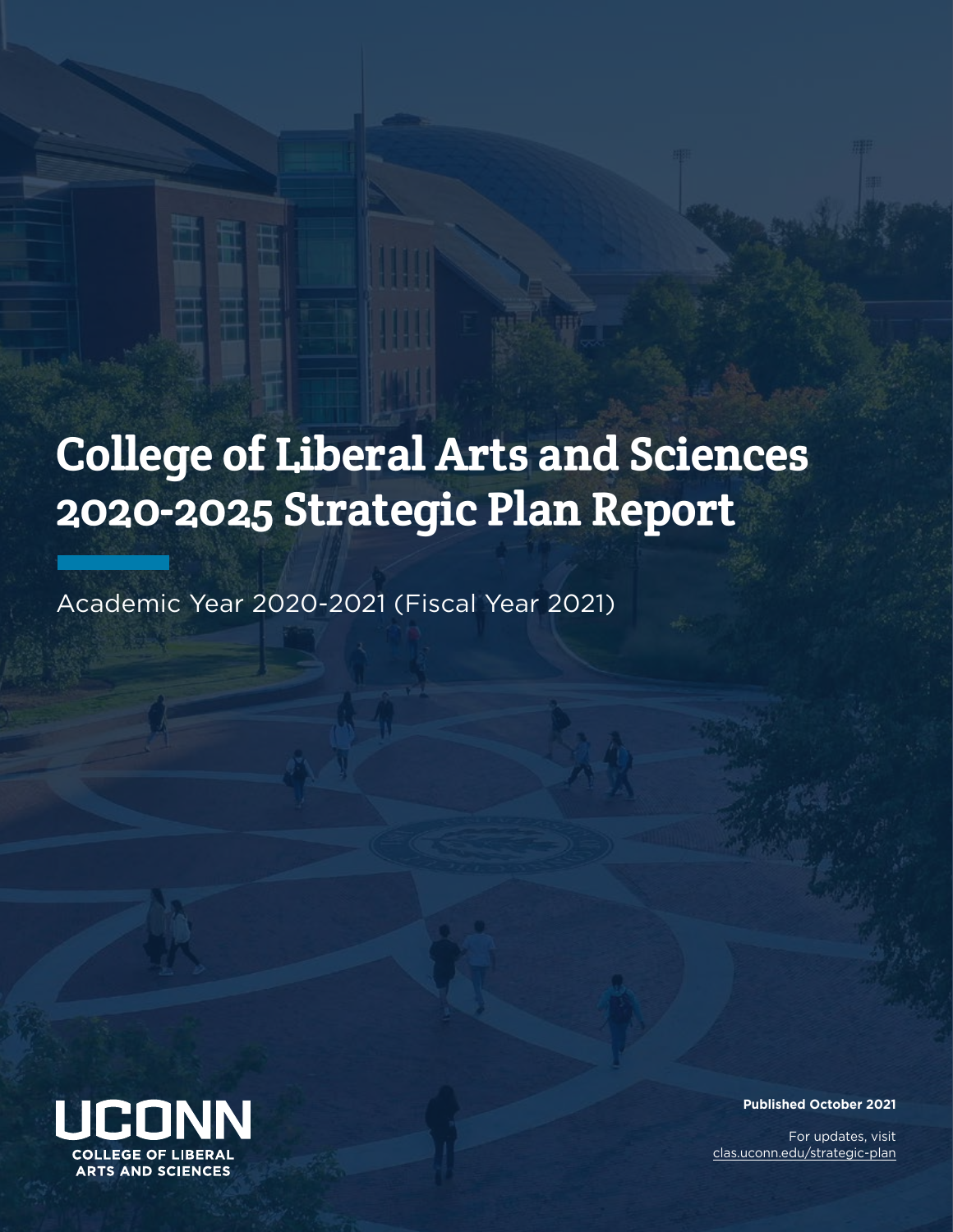# I. Overview

As the largest and most academically diverse college at the University of Connecticut, the College of Liberal Arts and Sciences (CLAS) is fundamental to the success of the University and its students, faculty, staff, and constituents. The College provides critical ideas, infrastructure, and employment for the State of Connecticut and its impacts have global significance.

During the 2019-2020 academic year, more than 80 faculty, staff, and students in the College developed a CLAS Strategic Plan that articulated the College's mission, goals, and strategies for reaching those goals over the next five years.

We ensured from the beginning that the plan represented a dynamic entity, a roadmap of guiding principles with the flexibility to adapt to the changing environment in which we work. COVID-19 hit the world in spring 2020 as we were entering the last phase of creating this plan. We could not have imagined the duration or impact of the pandemic. Over the past year, the importance of developing a flexible guide that can adapt to situations we cannot control has become all the more clear.

This report reviews progress in the first year of the Plan's implementation. It is also available on the CLAS website.

# II. Statement of Mission, Vision, and Academic Themes

## *Mission*

The UConn College of Liberal Arts and Sciences transforms lives. Through critical research and inquiry, creative education and mentorship, and ethical social engagement, we generate the foundational, collaborative environment that empowers all members of the UConn community to discover their agency and do meaningful work in the world.

# *Vision*

The College of Liberal Arts and Sciences will be UConn's recognized and supported hub of learning and research, where an engaged, innovative liberal arts and sciences community develops student success, crosses boundaries of study, and reflects the diversity of our state and our world.

# *Academic Themes*

- The Earth and Its Future
- Sustainable Systems, Global Resources, and World Cultures
- Big Data: Science, Policy, and Ethics
- Inequalities, Social Justice, Truth, and Belief
- Health, Disease, and Well-Being
- Brain, Mind, Language, and Logic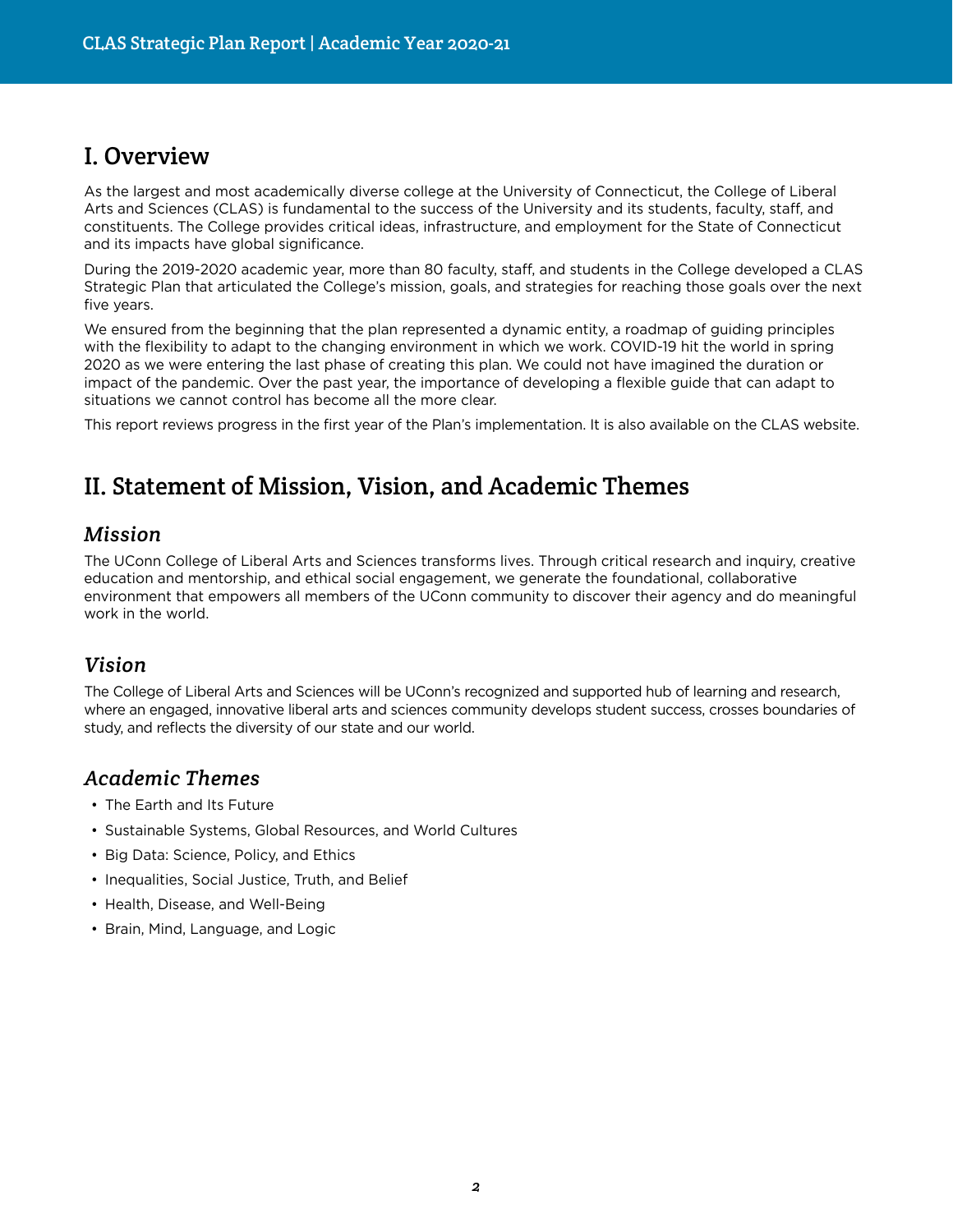# III. Report of Progress

We are at our best when our work is integrated across our goals. To make this report a useful and indexable document, the text is divided into sections, but many of the articulated goals and strategies overlap and complement one another.

For each of the four major College goals, we summarize the objectives set out in the original Strategic Plan and report progress on specific strategies (indicated with bold text) during the time period of July 2020-June 2021 (Fiscal Year 2021; FY21). In some cases, initiatives were added as we progressed through the year, which are also described below.

We are grateful for the input of the Strategic Plan Advisory Committee, which met with the Dean twice each semester. This committee's full membership is listed in the Acknowledgments.

# *Goal 1: Climate, Diversity, Equity, and Inclusion*

Build and continually support an academic environment and workplace where diverse faculty, staff, and students feel valued and thrive.

#### **Objectives**

#### Recruitment: Develop a comprehensive plan to attract more diverse individuals (e.g., with regard to ability, race, ethnicity, gender, sexuality, and socioeconomic status) for all positions.

Recruitment of a diverse workforce is a critical step to ensuring a broad community of equity and inclusion. This year, our Associate Dean for Diversity, Equity, and Inclusion (DEI), Kate Capshaw, worked with every tenure system faculty search committee to ensure diverse membership, as well as examine the advertisements for invitational language, advise committees on recruitment efforts, and consult on ways to keep DEI in the foreground through the interview and selection process.

Kate assessed each candidate pool by working with the UConn Human Resources Department (HR) to examine the demographics, and she asked for further advertisement and recruitment until the pools were diverse and representational of the field. Kate then evaluated all "long lists" of potential candidates for initial interviews and "short lists" for prospective in-depth interviews (virtual visits due to the pandemic). She advised committees and unit leaders throughout faculty searches on best practices for interviews and candidate selection. The Associate Deans overseeing individual units and the Dean worked with department heads on negotiations to provide attractive and equitable startup packages.

We are working to institute similar processes for non-tenure-track hires going forward.

Recognizing that to attract the best new faculty it is often important to provide employment for their partner, CLAS also aggressively pursued partner hires during the past year. The College worked with the Office of the Provost to provide resources. For faculty searches conducted during the 2020-21 academic year, the College facilitated four partner accommodations.

Late in the spring 2021 semester, the College instituted changes in staff searches to help recruit wide-ranging candidate pools. Every staff advertisement now contains a preferred qualification that allows search committees to consider the candidates' ability to support and work with diverse student, administrative, and faculty populations. Candidates are considered for their "commitment to the values of diversity, equity, and inclusion in an educational setting." The interview process also now involves a standard question that allows candidates to discuss their perspective on DEI as core values to the College.

In concert with the Provost's Office, the College conducted a **cluster search** for faculty pursuing antiracism scholarship. In addition to advancing areas of research where the College has particular strengths in line with our Academic Themes, this initiative increased the diversity of faculty members across several departments. See details in Goal 2: Hiring Initiatives.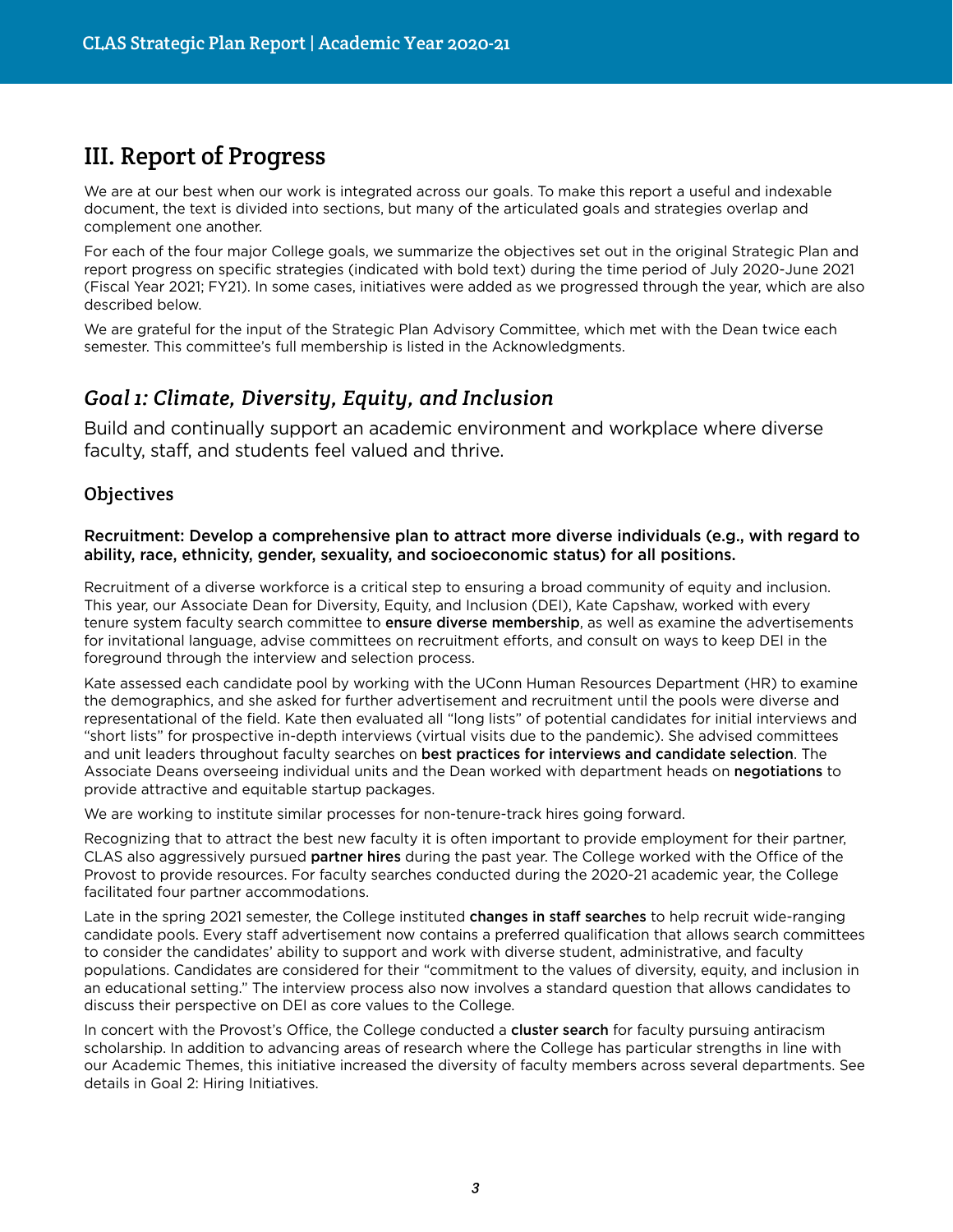We also pursued cluster hires for some tenure system faculty in the 2019-20 academic year, while this Strategic Plan was being developed. Therefore, we report data on that year in addition to 2020-21 and compare them to the demographics of total CLAS tenure system faculty in the 2018-19 academic year (FY19). While it is too soon to assess effects on hiring due to strategic changes in the search process for non-tenure track and staff positions, we can report meaningful progress for tenure system hires in the last two years. Compared to the 617 tenure system faculty employed by CLAS in 2018-19, the 34 new hires in 2019-20 and 21 hires from 2020-21 searches were far more diverse in terms of race and ethnicity (see Fig. 1).



Fig. 1. Tenure-system faculty data. Information for 2018-2019 is from Human Resources. To obtain more complete information, we collected data on hires in the two more recent years from application materials submitted by the candidates.

The proportion of women hired has also increased. Compared to 39% of our full tenure system faculty in 2018-19, individuals hired were 53% and 76% women from searches in 2019-20 and 2020-21, respectively.

We had intended to track the demographics of applicants to tenure and non-tenure track faculty positions, as well as those for staff. However, the implementation of the PageUP hiring system in the middle of the 2019- 20 academic year has presented some challenges. We cannot get an accurate baseline from that year for comparison to 2020-21 due to the timing of the implementation. In addition, the data are not as complete as we would hope. For example, 19% of the applicants for tenure track positions have not disclosed data on race and ethnicity. We plan to work with HR on how to best capture the information going forward.

#### Retention: Develop policies and practices that improve retention of all faculty and staff.

We worked this year to value scholars with diverse perspectives and lived experiences by elevating their stories and work. Articles produced by our Communications Office include announcements of new faculty the College hired through cluster searches (see details in Goal 2); and marketing articles that elevated research themes in the strategic plan, including antiracism work, health disparities research, and climate science. The stories grew out of monthly meetings between the Associate Dean for DEI and the Director of Communications, Christine Buckley.

We also revised and expanded our Annual CLAS Faculty and Staff Awards so that they reward College employees for work conducted across the goals of this plan, further emphasizing leadership, service, DEI initiatives, and notably, a new series of endowed awards for mentoring by faculty.

To create a more transparent and fair process to identify and mitigate existing issues in faculty salary compression and inversion, we had developed in 2019 a tool to make salary data relative to years of experience readily available within our office and to CLAS unit leaders. Using these data in concert with the process outlined in the AAUP contract, in the past year we worked with department heads to begin to systematically make salary adjustments for faculty in both tenure and non-tenure tracks. The College provided two-thirds of the funding for this initiative.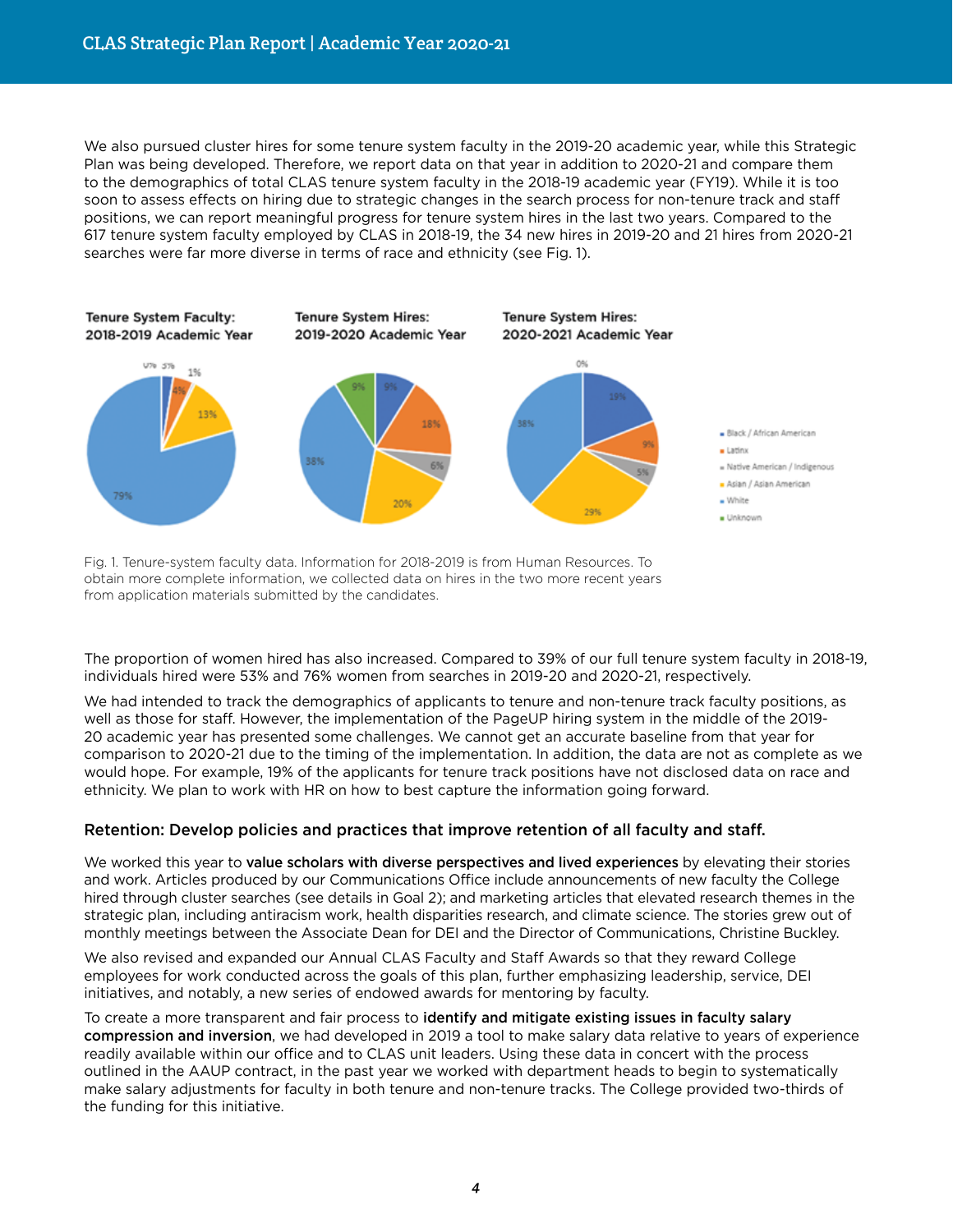We promoted an environment of social and professional support for faculty by strengthening our centers, institutes, and programs. Beginning in summer 2020 and extending through fall 2021, we facilitated collaborative conversations among these non-departmentally organized units focusing on race, gender, and ethnicity. They have begun considering a unified structure that would promote greater research and pedagogical intersections and productivity. They have formed a working group to conceptualize the new structure, involve faculty vision and feedback, and execute a plan for institutionalization. The group is faculty-led and, with the College's support, has consulted experts in interdisciplinary academic structures.

The College also actively negotiated packages to increase retention of faculty. We did not wait for faculty to receive an outside offer before working on an accommodation. Depending on what was most important to the individual, these included salary increases, hiring partners, and research funding. In the 2020-21 academic year (FY21) our offers were sufficient to retain 8 of 9 individuals (89%). While far more retentions were negotiated in the prior year (FY20), the proportion in which we were successful increased (84% of 16).

#### Mentorship and Professional Development: Provide training and mentorship programs for CLAS employees, including tenure-track and non-tenure-track faculty and staff.

We began to develop an evidence-based set of best practices and support mechanisms to facilitate mentoring of faculty. In academic year 2020-21, we developed and implemented a series of four Research Workshops for early-career faculty. We also produced one peer-mentoring session specifically for assistant professors-inresidence. The inaugural session, on the topic of the importance of mentoring, attracted 82 participants, and the remaining four sessions attracted 50-56 registrants. We also hosted a specific question-and-answer session for in-residence and clinical faculty to talk with the Dean about their concerns; 62 faculty attended this session. Responses to an end-of-year evaluation suggest that the sessions were appreciated by the attendees, with 22 percent of respondents reporting that they were extremely satisfied with the offering and 48 percent somewhat satisfied. Over three-quarters of the respondents replied that they would like CLAS to continue offering mentoring programming in the next year.

We also began work to facilitate the development of leaders at various levels within the College. In this area, we updated and expanded the CLAS Department Heads' Manual (originally introduced by Dean Jeremy Teitelbaum in 2013) to provide new information on UConn and CLAS policies, as well as the responsibilities of department heads and best practices for accomplishing the work. The Dean's Office also offered a series of leadership workshops for CLAS unit leaders, including department heads, and center, institute, and program directors. We encouraged these individuals to invite emerging leaders within their units. The sessions included: an overview of the CLAS budget and financial strategies; time management and running efficient meetings; rewarding, valuing, and retaining faculty; working with support staff; and difficult conversations.

#### Amplifying Voices: Seek out new ways to give College constituents greater influence over the conditions of their work and/or education.

This year we worked toward providing units increased flexibility in the use of resources to better advance the mission of our College. Decisions on course releases provided to faculty were transferred from the College to the unit level with the goal of empowering unit leaders with the ability to use this resource to advance research. Two new systems were also put into place to ensure student success and equity in workload. First, Assistant Dean Mansour Ndiaye worked with CLAS units to articulate the schedule of courses that would be offered in a predictable pattern. Second, a reporting system was created to capture the releases afforded to faculty and their intended purpose.

Advisory committees were established to offer ideas and recommendations to the College on a range of topics, including faculty research; graduate student affairs; and diversity, equity, and inclusion. Associate Deans hosted the meetings of the committees within their portfolios.

The College also issued a Request for Proposals on antiracist teaching, research, and climate in summer 2020. We funded four initiatives, including: an Activist-in-Residence program developed by Africana Studies, American Studies, Asian and Asian American Studies, El Instituto, Judaic Studies, and Women's, Gender, and Sexuality Studies; a series of lectures and pedagogical developments focusing on decolonization and curricular reform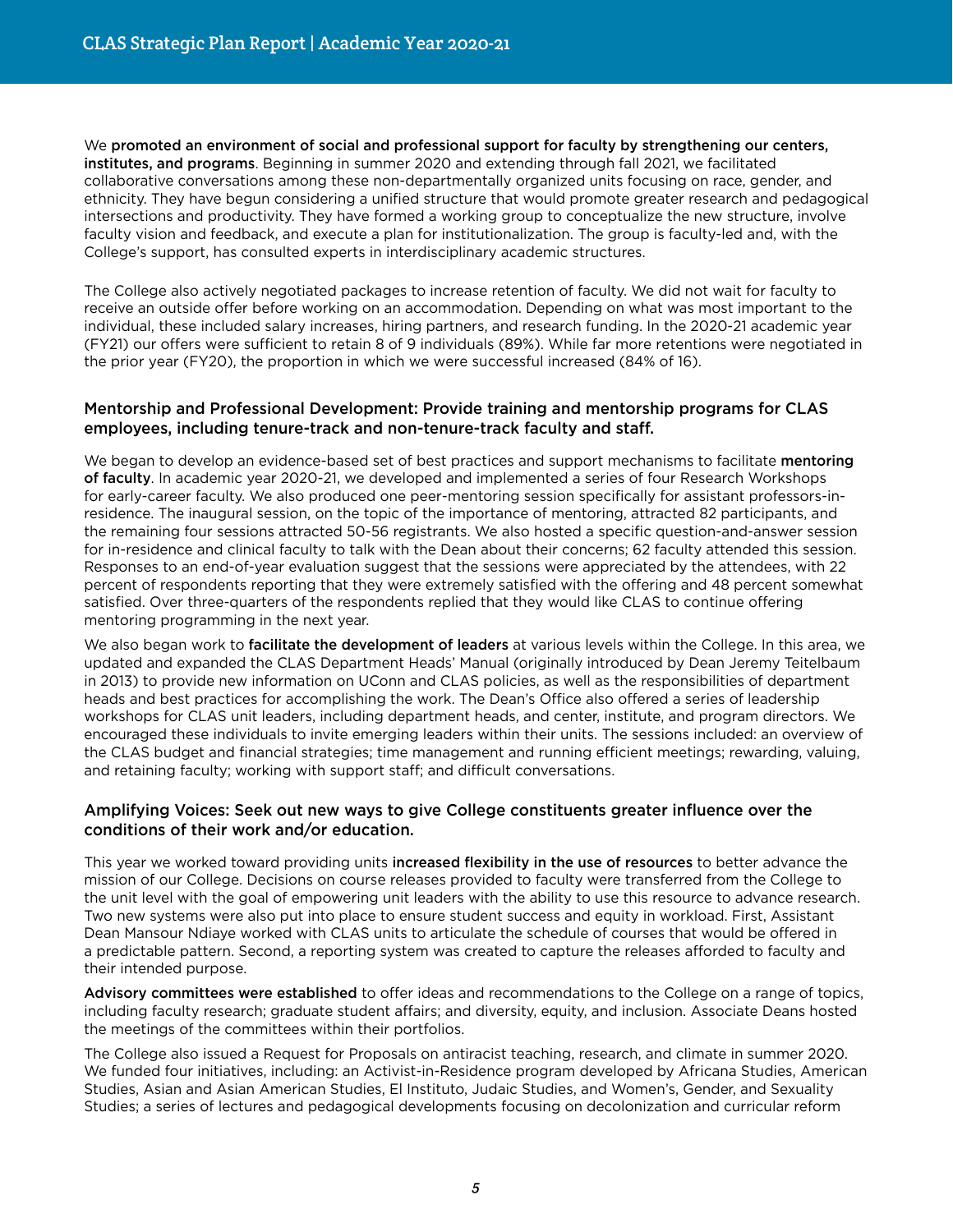by professors and graduate students in Literatures, Cultures, and Languages; an undergraduate course on Language and Racism developed by faculty in Cognitive Science and Psychological Sciences; and the Racism in the Margins project, which spawned a conference with 900 virtual attendees from universities around the country to discuss antiracist practices in teaching writing. This initiative also pursued pathways to more fair and inclusive assessments of student writing across disciplines, and has plans to build working groups and trainings for UConn's faculty and graduate students.

Toward creating an inclusive environment by developing opportunities for meaningful interaction and understanding of diversity, we created a set of suggestions for units to develop Community Norms. The Dean's Office Senior Staff then followed the process, which led to thoughtful conversations about diversity and inclusivity in the workplace and a document to guide our professional interactions. In addition to encouraging our departments and other units to engage in the process, we offered to share the Dean's Office document as a model.

# *Goal 2: Innovative Scholarship*

Promote interdisciplinary research by building on a foundation of core disciplines and engaging novel intersections to address major challenges to knowledge, well-being, and our world.

## **Objectives**

Synergistic Activities and Internal Research Support: Create opportunities to stimulate convergence among disciplines and foster collaborative relationships that spur innovative thinking and advance scholarship in priority areas.

The College **hosted two symposia**, which we called Research Conversations, among scholars in areas for which we conducted cluster searches in the 2019-20 academic year: Health Disparities and Native American and Indigenous Studies. More than 40 faculty and students attended the Health Disparities event in February 2021, which introduced our cluster of three new faculty in this field. With the leadership of political science professor Sandy Grande, and involving faculty from our cluster hire in Indigenous studies and faculty who identify as Native or Indigenous, the April 2021 workshop drew 60 faculty, staff, and students. Attendees expressed enthusiasm about the College's orientation towards a more just engagement with the historical and contemporary implications of colonization.

The College invested \$408K in supporting small grants to pilot collaborative work across departments and units, based on calls for proposals this year. Resources were designed to stimulate externally-funded research in three of the six Academic Themes: Big Data: Science, Policy, and Ethics; Inequalities, Social Justice, Truth, and Belief; and Health, Disease, and Well-Being. They also included funding for the scholarship of teaching and learning (SoTL;) to provide a mechanism for supporting faculty both in and outside of the tenure system. We also issued a call for proposals to faculty and staff for funding to develop research, pedagogy, and programming that advances work against racial injustice. See the description of these projects above in Goal 1: Amplifying Voices.

The College created a competitive summer salary mechanism for scholars from fields in which it is difficult to obtain or typically not part of startup packages to apply for these resources. We funded 11 proposals that supported 13 faculty for a total of \$264,631.

The Associate Deans also began working with departments and non-departmentally organized units within CLAS to encourage development of strategic plans for enhancing research and fostering equitable workloads. This effort was facilitated through the division meetings, and in other conversations.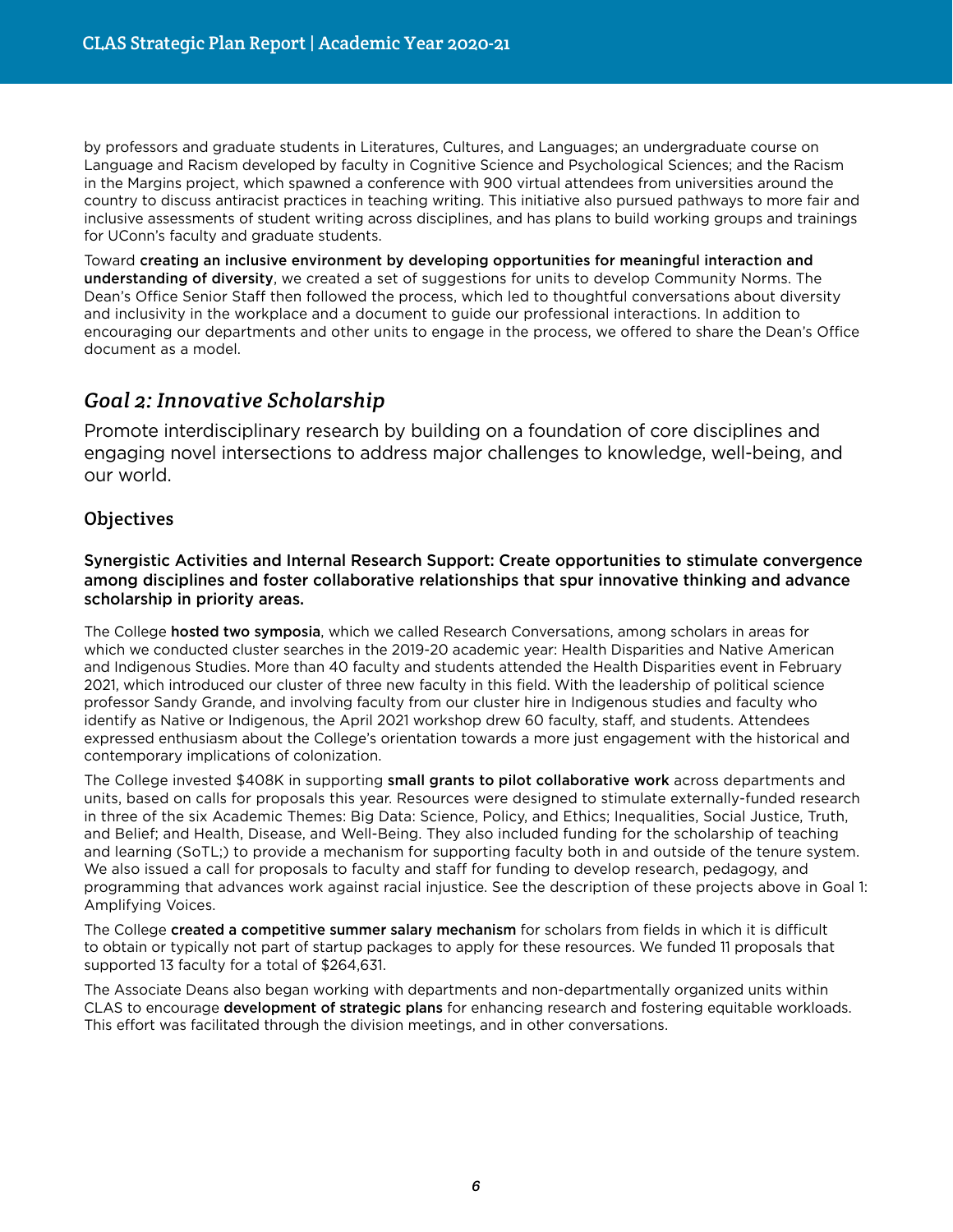Hiring Initiatives: Pursue hiring into targeted clusters to increase the College's interdisciplinary capacity in the thematic areas identified, while also maintaining our strengths in high-level basic research and education. These clusters might be within a department, across units within CLAS, or across colleges and schools.

We are particularly proud of our cluster hires in antiracism and environment and human interactions in this past year, which will advance our research and teaching in critical areas such as social justice and climate change, respectively. The Environment and Human Interactions cluster will bring a total of seven tenure-track faculty to UConn, five of which joined the College this fall in the Departments of Anthropology, Chemistry, Political Science, Public Policy, and Sociology. The faculty study how human activities are impacting a range of Earth systems, and how changes to the Earth itself are impacting humans. The Antiracism cluster brings eight faculty in departments across the humanities and social sciences, all jointly appointed with a CLAS institute or program focusing on race, gender, sexuality, and ethnicity. From searches framed through the concepts of Catalyzing Antiracist and Decolonial Futures and Racial Justice, the faculty are joining the Departments of English; Political Science; Philosophy; Journalism; Literatures, Cultures, and Languages; History; and Communication. Their scholarship focuses on centralizing Black, Latinx, Asian and Asian American, and Indigenous voices in the humanities and social sciences and on building transdisciplinary research.

#### External Funding Support and Infrastructure: Increase support for faculty in funding applications and publication activity through mentorship and training (see Mentorship and Professional Development section above).

To support junior faculty in their scholarship, we offered a series of five Research Workshops on topics such as applying for NIH R01 funding, writing a book proposal, developing interdisciplinary collaborations, and continuing research during COVID-19.

To evaluate and determine ways to increase support for grant proposals, in spring 2021 the Associate Dean for Research and Graduate Education, Ofer Harel, began bi-monthly meetings with the Corporate and Foundation Relations team at the UConn Foundation to increase opportunities and relationships to facilitate funding from corporations and private foundations. These have been mostly mutual fact-finding meetings that will lay the groundwork for future partnerships. The team has also begun to regularly forward information on funding opportunities to be shared with our units.

The College has worked with units toward increasing equity in teaching loads for faculty both in and outside of the tenure system and encouraged them to complete or update governance documents on faculty workload. We have also provided flexibility to units to offer course releases in service of advancing research (see details of working with departments on flexible teaching in Goal 1: Amplifying Voices).

To strengthen research infrastructure, we issued a call for proposals for equipment funding, particularly large pieces that will facilitate collaborative research. The College contributed more than \$1.2M to this initiative, distributed across 10 groups of faculty. Departments provided additional resources (\$291K in total), as did the Office of Vice President for Research in one case (\$200K).

The College implemented a new dashboard to facilitate tracking and analysis of external funding for both principal investigators (PIs) and co-investigators (co-Is) by department and faculty career stage.

We are proud of the funding success of our faculty in the past year (FY21; see Table 1). Compared to the previous year, the number and level of funding increased for both proposals submitted and awarded for CLAS faculty as PIs. The values for awards also increased for our Co-Is, although the submissions were lower. It is difficult to interpret those data, however, due to the relatively small number. The small drop in research expenditures from FY20 to FY21 likely reflects disruption of research related to the COVID-19 pandemic.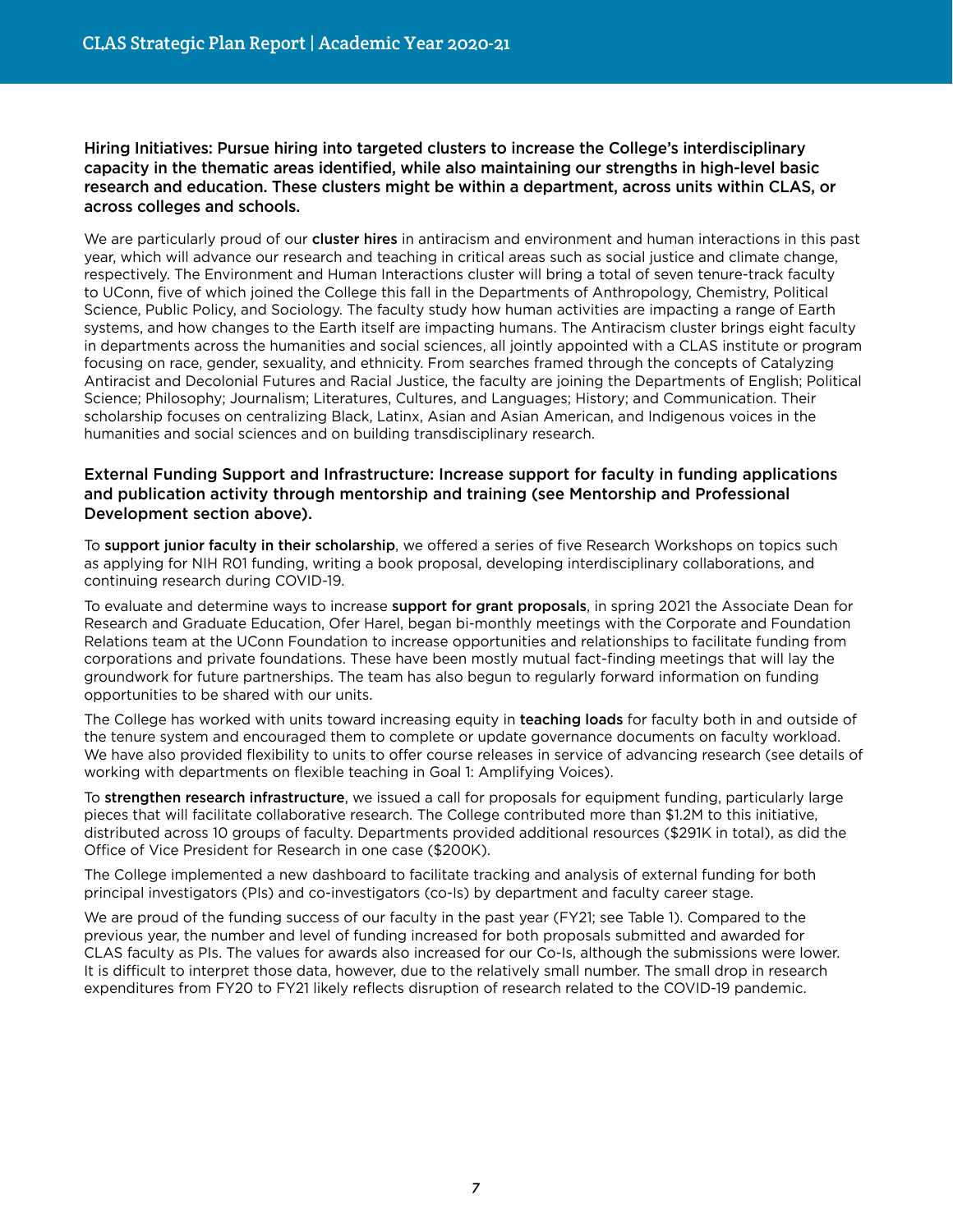|                                          | Fiscal Year 2020 | <b>Fiscal Year 2021</b> | <b>Percent Change</b> |
|------------------------------------------|------------------|-------------------------|-----------------------|
| <b>Research Expenditures</b>             | \$36,434,788     | \$35,406,645            | -3%                   |
| PI Proposals Submitted (Count)           | 427              | 530                     | 19%                   |
| PI Proposals Submitted (Amount)          | \$197,953,901    | \$262,674,704           | 25%                   |
| PI Proposals Awarded (Count)             | 158              | 212                     | 25%                   |
| PI Proposals Awarded (Amount)            | \$48,667,249     | \$62,359,720            | 22%                   |
| <b>Co-I Proposals Submitted (Count)</b>  | 15               | 14                      | $-7%$                 |
| <b>Co-I Proposals Submitted (Amount)</b> | \$22,476,996     | \$13,222,646            | $-70%$                |
| <b>Co-I Proposals Awarded (Count)</b>    | 6                | 8                       | 25%                   |
| <b>Co-I Proposals Awarded (Amount)</b>   | \$9,072,507      | \$9,597,783             | 6%                    |

Table 1. External funding to College faculty in FY20 and FY21.

Note: Data were pulled from the CLAS College Holistic Academic Data dashboard CHAD, which collects information directly from Sponsored Program Services in the Office of the Vice President for Research. Data for Co-Is are distinct from those listed for PIs and they reflect proposals submitted with a PI outside of CLAS.

#### Fundraising: Work with UConn Foundation colleagues to secure funding across CLAS with emphases on research areas in the academic themes identified above, and on retaining existing donors to the College.

More than \$8.6M was raised through the UConn Foundation in the past year, which included support for research (\$2,097,692); endowed faculty positions (\$2,026,827); and students (\$2,984,806), including support for graduate students (\$448,004).

# *Goal 3: Teaching, Learning, and Student Success*

Enhance through experiential learning, mentorship, and innovative pedagogy the College's opportunities for undergraduate education.

## **Objectives**

#### Student Support and Engagement: Create multifaceted opportunities for students and reduce barriers to participation in undergraduate research, internships, study abroad, and service learning.

We continued our ongoing efforts of working with the UConn Foundation to secure scholarships for undergraduate students. Our UConn Foundation partners were successful this year in obtaining a \$1,350,000 bequest for the Martin Horn Scholarship in Communication. As noted in Goal 2, \$2,984,806 was raised in funding for student support.

The College and the Director of Alumni Relations, Elyssa Kelly, created a new program for CLAS undergraduate women, the CLAS Women's Leadership Collective. This program is a unique leadership learning experience coupled with group mentorship from UConn alumnae. Nearly 70 students and alumni were grouped into 16 "mentorship circles" focused on career communities. They met virtually 5-6 times throughout the course of the academic year. Nearly all students reported a high efficacy of their alumnae mentors. The majority of the students also reported an increase in their confidence, personal and professional development, and communitybuilding. In addition, based on surveys asking how likely students were to recommend the program to their friends, the program achieved a 78 Net Promoter Score, which ranks it as a "world-class experience" according to the score's description.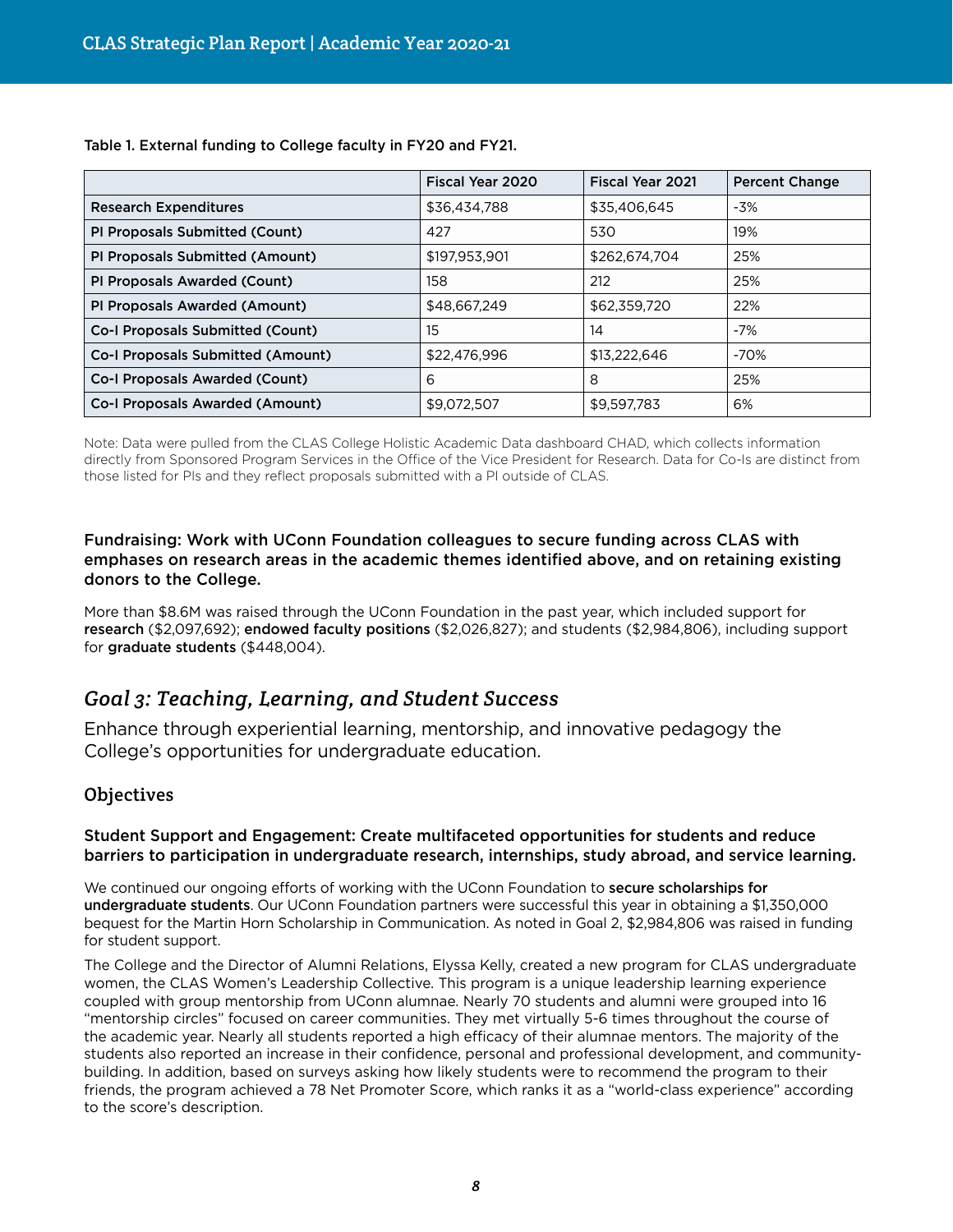We began tracking in earnest the work our students are doing in experiential learning, including internships, practicums, and other out-of-classroom experiences. This year, 233 students registered for CLAS internship courses, 117 enrolled in CLAS practicum courses, and 386 registered worked on research with faculty members for credit. Another 871 undergraduate students enrolled in independent study courses, despite the largely virtual format. In addition, faculty across the CLAS departments reported more than 100 research projects in collaboration with students not associated with course credit.

Since COVID-19 had deep and broad effects throughout our academic year, teaching and classroom experiences were difficult to accomplish in a regular way, let alone in a strategic way. Thus, we plan to further address our student success strategic goals as COVID-19 subsides in the coming years.

# *Goal 4: Broader Impacts, Service, and Visibility*

Support existing and new initiatives that impact the welfare of Connecticut and highlight the advantages that we provide.

## **Objectives**

#### Facilitate Community Engagement: Expand and incentivize engagement with Connecticut communities, and increase the visibility of what CLAS does with and for citizens of the state.

One way to measure the efficacy of our internal work to increase outreach of the College is positive media attention recognizing faculty, student, and College contributions. In this fiscal year, 440+ articles featuring CLAS faculty and alumni were published in the news media, and more than 200 were published in UConn Today. We also began developing procedures for reporting and recognizing the work of CLAS faculty, staff, and students, and their community partners across the state, as they address public issues in Connecticut. In many cases our departments collected data on outreach and community engagement for the first time, signaling a step forward for valuing this kind of work in the College.

#### Engage Government and Nonprofits: Engage with state and local agencies and nonprofit organizations to promote meaningful, evidence-based policy and enhance opportunities for funded research.

Faculty reported giving 234 presentations to the Connecticut community this year. These presentations included 116 to interested civic groups, such as local historical societies, antiracism collectives, Rotary Clubs, and events hosted by local public libraries. Faculty gave 71 presentations to non-profit organizations and 29 schools (public and private).

Fourteen presentations were made to local governments and state agencies, and four presentations were made to the Connecticut state legislature: one to the legislature's Committee on Higher Education and three to the Commission on Women, Children, Seniors Equity and Opportunity. These data represent those reported to department heads and directors.

#### Leverage Alumni and Donor Networks: Work with UConn Foundation colleagues to develop and strengthen CLAS alumni networks and engage alumni and corporate and state leaders as donors, mentors, and teachers for CLAS programs.

More than 120 alumni served as speakers or presenters in CLAS virtual events this year, including panel discussions, classroom visits, and guest speaking roles. The topics ranged from cognitive science to women in the pandemic to branding, marketing and product management. The Women's Leadership Collective also had its inaugural year (see Goal 3).

In the past year, the UConn Foundation surpassed its \$8.5M fundraising goal for CLAS with support in total of \$8,633,258 from alumni donors, friends, corporations, private foundations, and others. The amount was down from the previous year (\$10,050,301). However, we saw an increase in the number of individuals, with 1,916 contributors. This jump of nearly 700 new donors indicates a significant increase in alumni engagement.